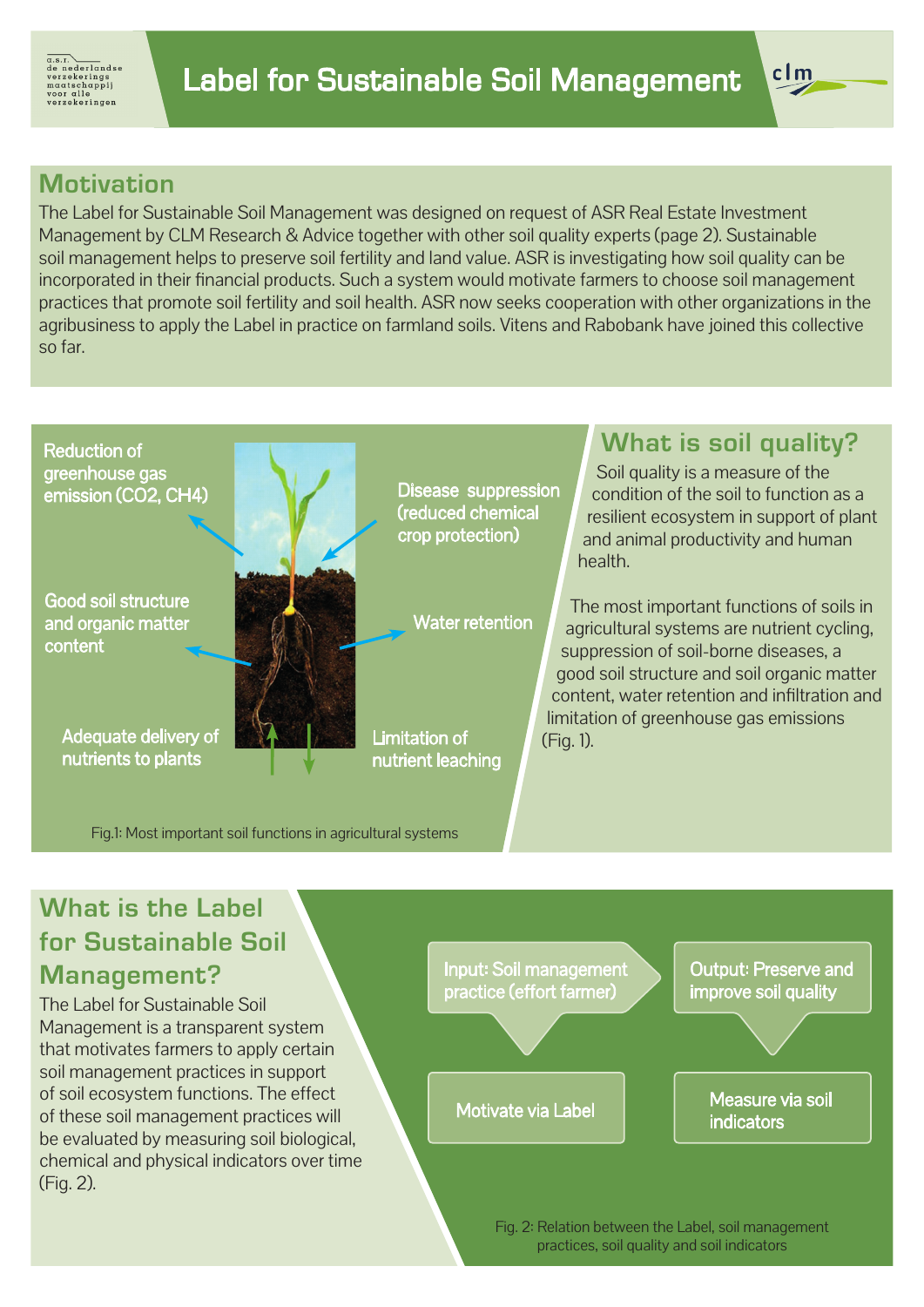Table 1<sup>1</sup>: Selection of soil management practices in arable systems on sandy and clay soils and their valuation

| Soil management practice | <b>Valuation</b>                                                                                  |               |
|--------------------------|---------------------------------------------------------------------------------------------------|---------------|
| 1.                       | 80% of the year crop growth (i.e. using<br>cover crops)                                           | 3             |
|                          | 2. Planting rest crops (40% in rotation)<br>2a. General rest crops<br>2b. Deep-rooting rest crops |               |
|                          | 3. Crop rotation (potatoes) 1:4 minimum                                                           | $\mathcal{P}$ |
|                          | 4. Application of techniques reducing<br>emission of crop protection products                     |               |
|                          | 5. Application of early varieties (potatoes,<br>sugar beets)                                      |               |
|                          | 6. Positive organic matter balance<br>(farming company level)                                     |               |

Table 2<sup>2</sup>: Selection of soil management practices in grassland systems on sandy and clay soils and their valuation

| Soil management practice                                                                                           | <b>Valuation</b> |
|--------------------------------------------------------------------------------------------------------------------|------------------|
| Age of grassland<br>1 <sub>1</sub><br>1a. Minimum of 20 years<br>1b. Minimum of 12 years<br>1c. Minimum of 4 years |                  |
| 2. Application of drag hose manure                                                                                 |                  |
| 3. Nine months slurry storage capacity                                                                             |                  |
| 4. Grass-clover mixture                                                                                            |                  |
| 5. Average highest groundwater level<br>$<$ 40 cm: permanent grassland <sup>2</sup>                                |                  |

Table 3 1 : Selection of soil management practices in maize fields on sandy and clay soils and their valuation

| Soil management practice | <b>Valuation</b>                                                              |   |
|--------------------------|-------------------------------------------------------------------------------|---|
| $\mathbb{1}$ .           | Grass (or other cover crop) sown in<br>maize simultaneously or in June        |   |
|                          | 2. Application of techniques reducing<br>emission of crop protection products |   |
|                          | 3. Application of early varieties                                             |   |
|                          | 4. Application of drag hose manure                                            |   |
|                          | 5. Nine months slurry storage capacity                                        |   |
|                          | 6. Positive organic matter balance<br>(farming company level)                 | 2 |
|                          | 7. Grass-clover mixture                                                       |   |
|                          | 8. Average highest groundwater level<br><40 cm: permanent grassland           | 5 |

# **How do we select suitable soil management practices and soil indicators?**

A team of soil quality experts with experience in applied agricultural research selected soil management practices supporting soil ecosystem functions. Practices included in the final list had to meet certain criteria (see criteria soil management practices). The Label was differentiated according to type of farming (arable versus dairy farm) and soil type (sand, clay, peat). The same team of experts also selected soil indicators (such as C:N ratio of soil organic matter, number and diversity of nematodes, water infiltration capacity) to be able to evaluate the relation between the selected soil management practices and soil quality over time.

# **Criteria soil management practices**

In order to be included in the Label, soil management practices:

- » Should have a positive influence on soil quality
- » Do not demand a disproportionally high investment
- » Should be applicable within regular farm management
	- » Have to be easy to monitor and control

1 80% of the practices can be checked via registration data of RVO.

2 The farmer can choose fewer measures under these conditions; only measures 2 and 3 are applicable.

3 The farmer can choose fewer measures under these conditions; only measures 5 and 6 are applicable.